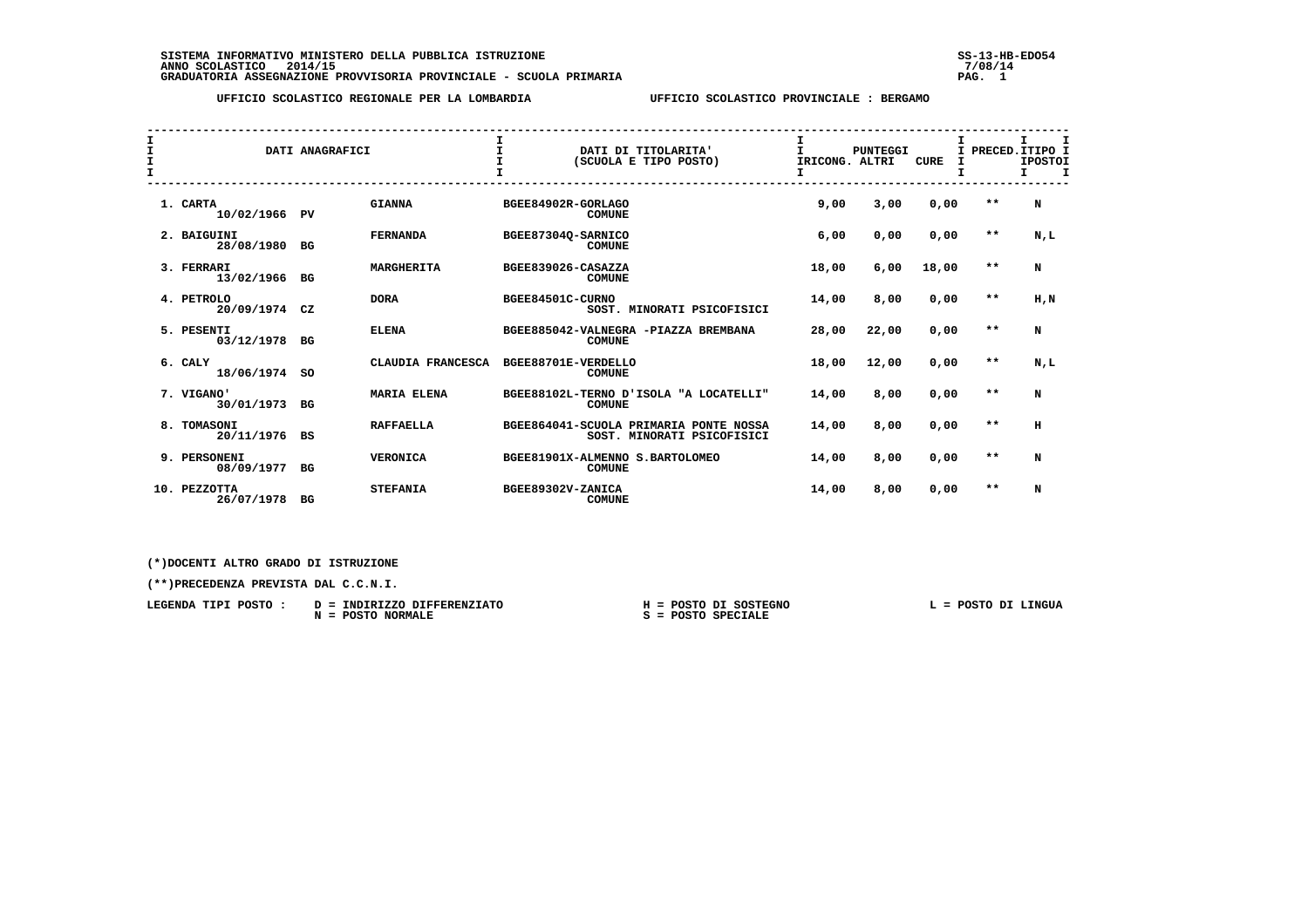| I<br>$\frac{1}{1}$ |                              | DATI ANAGRAFICI |                  | $\mathbf I$                |               | DATI DI TITOLARITA'<br>(SCUOLA E TIPO POSTO)     | $\mathbf{I}$<br>IRICONG. ALTRI | <b>PUNTEGGI</b> | <b>CURE</b> | I PRECED. ITIPO I | I.<br><b>IPOSTOI</b><br>Τ. | I |
|--------------------|------------------------------|-----------------|------------------|----------------------------|---------------|--------------------------------------------------|--------------------------------|-----------------|-------------|-------------------|----------------------------|---|
|                    | 11. MILESI<br>24/09/1978 BG  |                 | <b>RAMONA</b>    | BGEE82101X-ALZANO LOMBARDO |               | SOST. MINORATI PSICOFISICI                       | 14,00                          | 8,00            | 0,00        | $* *$             | н                          |   |
|                    | 12. GUERINI<br>20/02/1979 BG |                 | <b>SIMONA</b>    |                            | <b>COMUNE</b> | BGEE870026-F.LLI KENNEDY -S.PAOLO D'ARGON        | 14,00                          | 8,00            | 0,00        | $* *$             | N                          |   |
|                    | 13. CRIPPA<br>30/11/1972 BG  |                 | <b>RAFFAELLA</b> | BGEE826013-PRIMARIA        | <b>COMUNE</b> | <b>BONATE SOPRA</b>                              | 13,00                          | 7,00            | 0,00        | $* *$             | N                          |   |
|                    | 14. VILLA<br>01/12/1968      | MI              | <b>CHIARA</b>    | BGEE841037-PRIMARIA CISANO | <b>COMUNE</b> |                                                  | 10,00                          | 4,00            | 0,00        | $***$             | N                          |   |
|                    | 15. FORNONI<br>09/05/1972 BG |                 | <b>DANIELA</b>   | BGEE839026-CASAZZA         | <b>COMUNE</b> |                                                  | 10,00                          | 4,00            | 0,00        | $* *$             | N.L                        |   |
|                    | 16. MARIOLI<br>14/09/1973    | BS              | <b>ELENA</b>     |                            | <b>COMUNE</b> | BGEE805045-SCUOLA PRIMARIA TAVERNOLA B.SC        | 10,00                          | 4,00            | 0,00        | $* *$             | N                          |   |
|                    | 17. FORLANI<br>18/07/1974 BG |                 | <b>FRANCESCA</b> |                            | <b>COMUNE</b> | BGEE84405R-COVO "A.LOCATELLI"                    | 10,00                          | 4,00            | 0,00        | $* *$             | N                          |   |
|                    | 18. LOCATI<br>09/08/1974 BG  |                 | <b>CASSANDRA</b> | BGEE84002A-CHIUDUNO        | <b>COMUNE</b> | "MONS. VALOTI"                                   | 10,00                          | 4,00            | 0,00        | $* *$             | N,L                        |   |
|                    | 19. OUIRI<br>14/08/1975 AN   |                 | <b>MARINA</b>    |                            | <b>COMUNE</b> | BGEE8AC033-DALMINE "CARDUCCI"                    | 10,00                          | 4,00            | 0,00        | $* *$             | N                          |   |
| 20.                | INVERNIZZI<br>26/10/1977     | BG              | <b>CRISTINA</b>  |                            |               | BGEE83503X-CARAVAGGIO "MERISI"<br>LINGUA INGLESE | 10,00                          | 4,00            | 0,00        | $* *$             | N,L                        |   |

 **(\*)DOCENTI ALTRO GRADO DI ISTRUZIONE**

 **(\*\*)PRECEDENZA PREVISTA DAL C.C.N.I.**

 **LEGENDA TIPI POSTO : D = INDIRIZZO DIFFERENZIATO H = POSTO DI SOSTEGNO L = POSTO DI LINGUA N = POSTO NORMALE S = POSTO SPECIALE**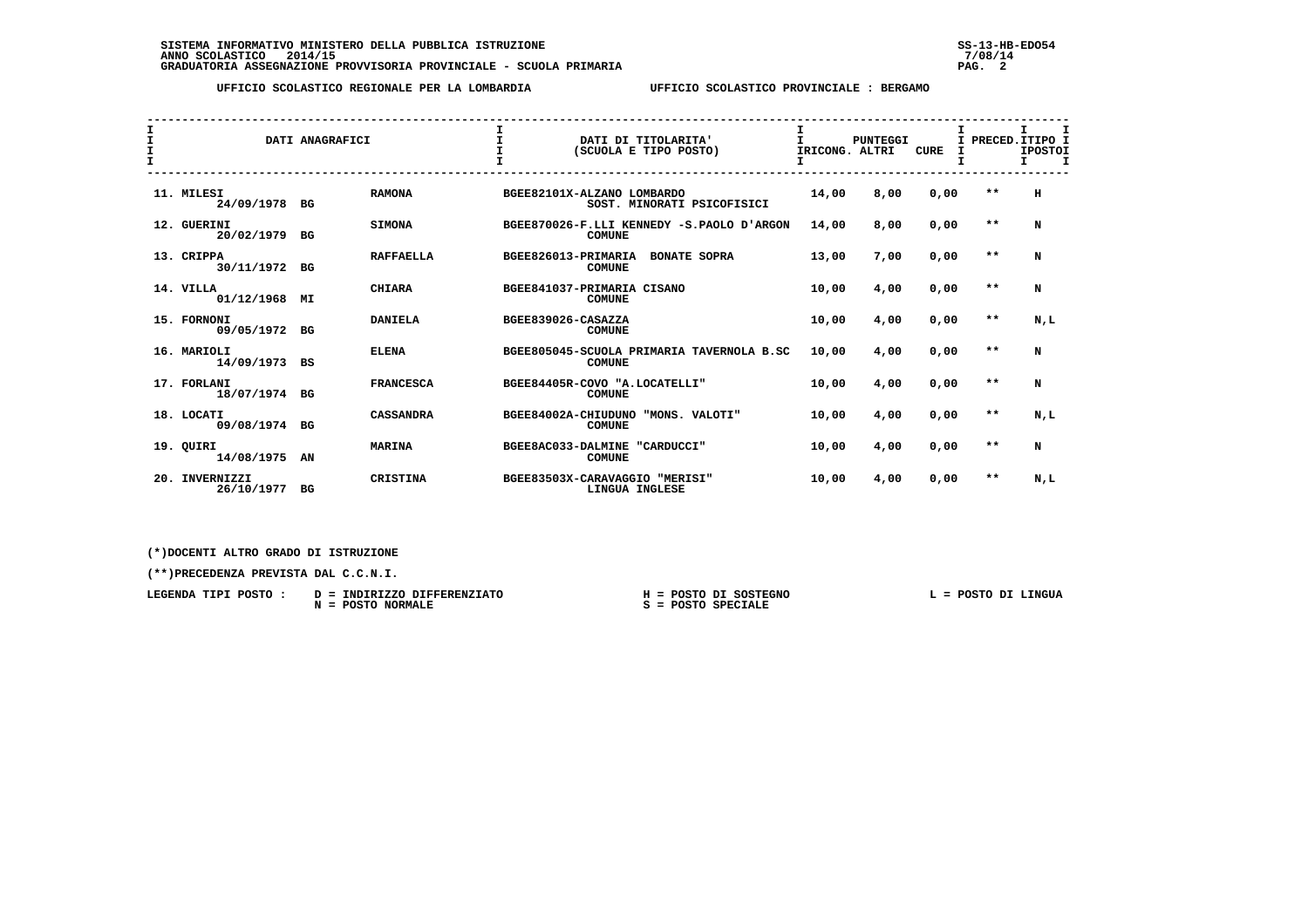| I<br>$\frac{1}{1}$ |                              | DATI ANAGRAFICI |                 | $\mathbf{I}$                  |               | DATI DI TITOLARITA'<br>(SCUOLA E TIPO POSTO)                     | $\mathbf{I}$<br>IRICONG. ALTRI | <b>PUNTEGGI</b> | <b>CURE</b> |       | I.<br>I PRECED. ITIPO I<br><b>IPOSTOI</b><br>$\mathbf{T}$<br>Τ. |
|--------------------|------------------------------|-----------------|-----------------|-------------------------------|---------------|------------------------------------------------------------------|--------------------------------|-----------------|-------------|-------|-----------------------------------------------------------------|
|                    | 21. FARACA<br>01/05/1978 CO  |                 | LUCIA           | BGEE82803R-BORGO DI TERZO     |               | SOST. MINORATI PSICOFISICI                                       | 10,00                          | 4,00            | 0,00        | $* *$ | н                                                               |
|                    | 22. ROTTOLI<br>19/07/1978 BG |                 | <b>SILVIA</b>   |                               | <b>COMUNE</b> | BGEE8AB026-PRIMARIA "ALIGHIERI"                                  | 10,00                          | 4,00            | 0,00        | $* *$ | N                                                               |
|                    | 23. CLEMENTE<br>30/05/1979   | TP              | ROSA VITA       | BGEE84002A-CHIUDUNO           | <b>COMUNE</b> | "MONS. VALOTI"                                                   | 10,00                          | 4,00            | 0,00        | $***$ | N,L                                                             |
|                    | 24. GAIANI<br>13/03/1980 BG  |                 | <b>MARCO</b>    | BGEE89302V-ZANICA             | <b>COMUNE</b> |                                                                  | 10,00                          | 4,00            | 0,00        | $* *$ | N.L                                                             |
|                    | 25. POSATA<br>21/01/1981 RG  |                 | <b>IVANA</b>    | BGEE82701V-BONATE SOTTO       | <b>COMUNE</b> | "DE GASPERI"                                                     | 10,00                          | 4,00            | 0,00        | $* *$ | N                                                               |
|                    | 26. CASSINA<br>02/03/1982 BG |                 | <b>ERICA</b>    | BGEE875018-SERIATE "BATTISTI" |               | SOST. MINORATI PSICOFISICI                                       | 10,00                          | 4,00            | 0,00        | $* *$ | н                                                               |
|                    | 27. FERRARI<br>01/04/1982    | BG              | <b>ROBERTA</b>  |                               |               | BGEE80601T-SCUOLA PRIMARIA CLUSONE<br>SOST. MINORATI PSICOFISICI | 10,00                          | 4,00            | 0,00        | $* *$ | н                                                               |
|                    | 28. DOGNINI<br>11/08/1983    | BG              | <b>DANIELA</b>  |                               |               | BGEE85902B-SCUOLA PRIMARIA CAP<br>SOST. MINORATI PSICOFISICI     | 10,00                          | 4,00            | 0,00        | $* *$ | н                                                               |
|                    | 29. CUNI<br>08/04/1977       | BG              | <b>SARA</b>     |                               | <b>COMUNE</b> | BGEE863012-SCANZOROSCIATE - PEDRENGO                             | 20,00                          | 14,00           | 0,00        |       | N                                                               |
|                    | 30. PANFILO<br>15/02/1968    | BG              | <b>LOREDANA</b> |                               | <b>COMUNE</b> | BGEE864041-SCUOLA PRIMARIA PONTE NOSSA                           | 19,00                          | 13,00           | 0,00        |       | N                                                               |

 **(\*)DOCENTI ALTRO GRADO DI ISTRUZIONE**

| LEGENDA TIPI<br>POSTO | INDIRIZZO DIFFERENZIATO<br>$D =$ | POSTO DI SOSTEGNO | LINGUA<br>דמ<br>POSTO |
|-----------------------|----------------------------------|-------------------|-----------------------|
|                       | <b>NORMALE</b><br><b>POSTO</b>   | POSTO SPECIALE    |                       |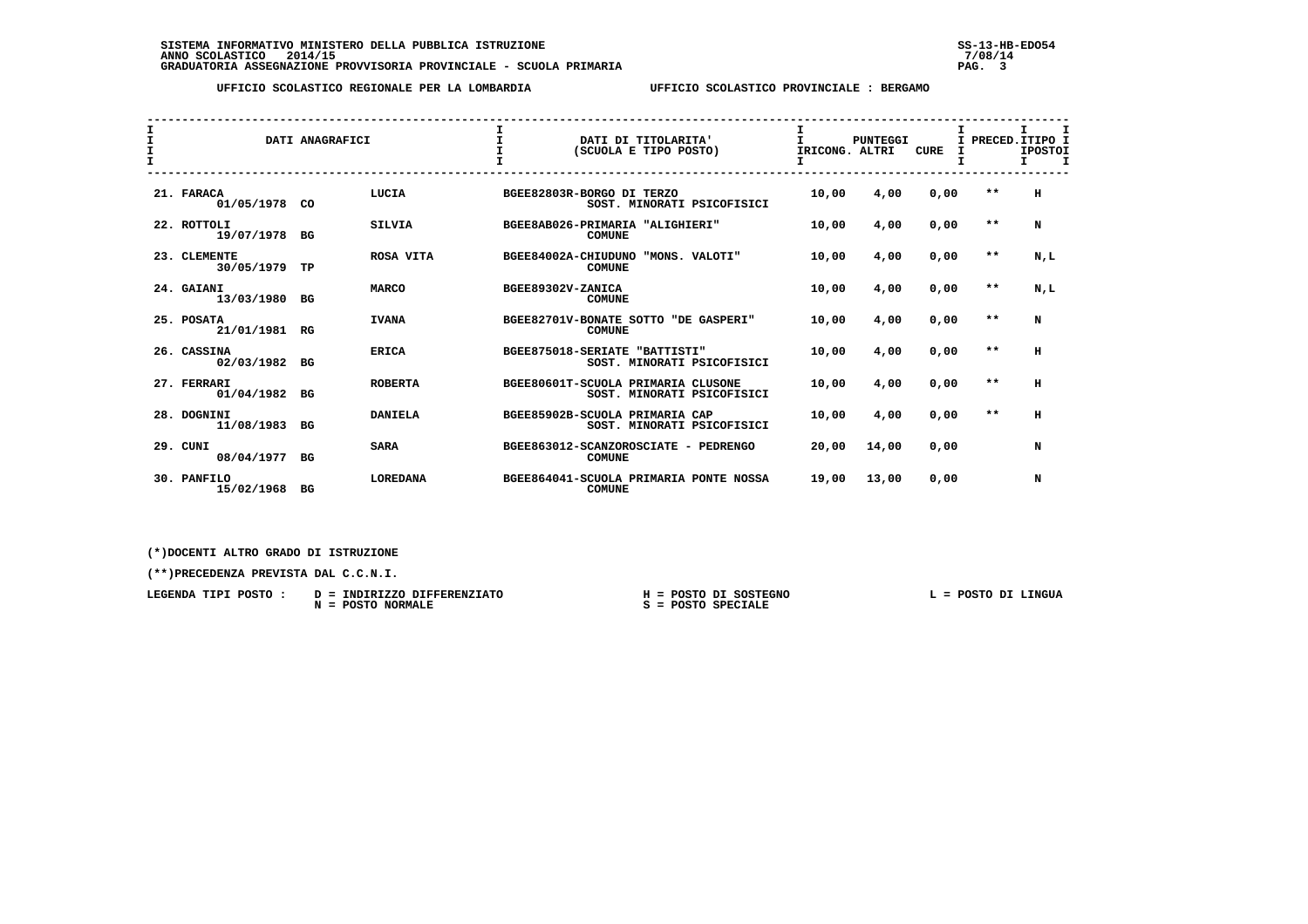|                                              | DATI ANAGRAFICI               |    |                      | $\mathbf{T}$                  |                |                                                   | I                    |                 |             |                   | I.                   | $\mathbf I$ |
|----------------------------------------------|-------------------------------|----|----------------------|-------------------------------|----------------|---------------------------------------------------|----------------------|-----------------|-------------|-------------------|----------------------|-------------|
| $\mathbf{I}$<br>$\mathbf{I}$<br>$\mathbf{T}$ |                               |    |                      |                               |                | DATI DI TITOLARITA'<br>(SCUOLA E TIPO POSTO)      | T.<br>IRICONG. ALTRI | <b>PUNTEGGI</b> | <b>CURE</b> | I PRECED. ITIPO I | <b>IPOSTOI</b><br>I. | $\mathbf I$ |
|                                              | 31. LAMBERTI<br>28/11/1973 SA |    | <b>EDDY</b>          | BGEE82803R-BORGO DI TERZO     | <b>COMUNE</b>  |                                                   | 17,00                | 11,00           | 0.00        |                   | N                    |             |
|                                              | 32. GHERARDI<br>02/04/1971 BG |    | MONICA               |                               | <b>COMUNE</b>  | BGEE870026-F.LLI KENNEDY -S.PAOLO D'ARGON         | 16,00                | 10,00           | 0.00        |                   | N,L                  |             |
|                                              | 33. OLIVARI<br>27/03/1974 BG  |    | <b>ALESSIA</b>       | BGEE86001E-NEMBRO             | LINGUA INGLESE |                                                   | 16,00                | 10,00           | 0,00        |                   | N.L                  |             |
|                                              | 34. BAGGI<br>16/10/1975 BG    |    | LUCIANA              | BGEE84501C-CURNO              | <b>COMUNE</b>  |                                                   | 16,00                | 10,00           | 0.00        |                   | N                    |             |
|                                              | 35. PASINELLI<br>19/09/1970   | BG | <b>MARIA TERESA</b>  | BGEE89302V-ZANICA             | LINGUA INGLESE |                                                   | 15,00                | 9,00            | 0,00        |                   | N.L                  |             |
|                                              | 36. BURDINO<br>30/07/1971 CZ  |    | MARIA CRISTINA       | BGEE826013-PRIMARIA           |                | <b>BONATE SOPRA</b><br>SOST. MINORATI PSICOFISICI | 13,00                | 7,00            | 0,00        |                   | н                    |             |
|                                              | 37. VALOTA<br>22/11/1974 BG   |    | <b>ANNA</b>          | BGEE8AC033-DALMINE "CARDUCCI" | <b>COMUNE</b>  |                                                   | 13,00                | 7,00            | 0,00        |                   | N                    |             |
|                                              | 38. MAISTO<br>11/09/1976 CE   |    | <b>MARIA ASSUNTA</b> | BGEE86605N-PONTE S. PIETRO    | <b>COMUNE</b>  |                                                   | 13,00                | 7,00            | 0,00        |                   | N                    |             |
|                                              | 39. MACARIO<br>22/02/1978 BG  |    | <b>ROMINA</b>        | BGEE87304Q-SARNICO            | <b>COMUNE</b>  |                                                   | 13,00                | 7,00            | 0,00        |                   | N                    |             |
|                                              | 40. ORLER<br>20/03/1969       | TN | SARA DOMENICA        | BGEE863012-SCANZOROSCIATE     | <b>COMUNE</b>  | - PEDRENGO                                        | 12,00                | 6,00            | 0,00        |                   | N                    |             |

 **(\*)DOCENTI ALTRO GRADO DI ISTRUZIONE**

| LEGENDA TIPI<br>POSTO | INDIRIZZO DIFFERENZIATO<br>$D =$ | POSTO DI SOSTEGNO | <b>LINGUA</b><br><b>POSTO</b><br>דמ |
|-----------------------|----------------------------------|-------------------|-------------------------------------|
|                       | <b>NORMALE</b><br>POSTO          | POSTO SPECIALE    |                                     |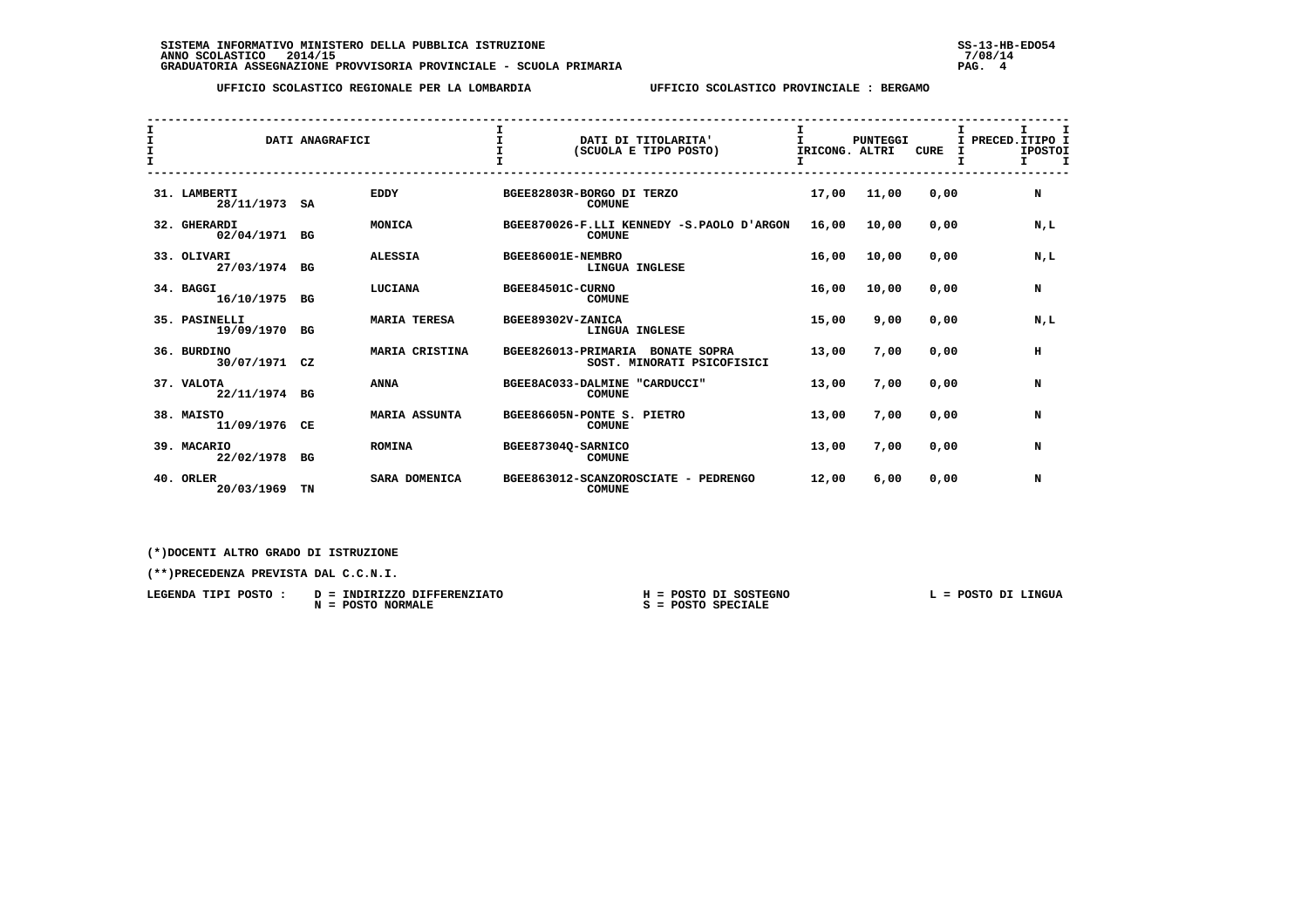| $\mathbf{I}$<br>I.<br>$\mathbf{T}$ |                                 | DATI ANAGRAFICI |                  | $\mathbf{I}$ | DATI DI TITOLARITA'<br>(SCUOLA E TIPO POSTO)                  | T.<br>IRICONG. ALTRI | <b>PUNTEGGI</b> | <b>CURE</b> | I.<br>I PRECED. ITIPO I<br><b>IPOSTOI</b><br>$\mathbf{T}$<br>T. |
|------------------------------------|---------------------------------|-----------------|------------------|--------------|---------------------------------------------------------------|----------------------|-----------------|-------------|-----------------------------------------------------------------|
|                                    | 41. GRECO<br>12/05/1971 TA      |                 | <b>ROSARIA</b>   |              | BGEE812015-BERGAMO "MAZZI" - CALVI<br><b>COMUNE</b>           | 12,00                | 6,00            | 0.00        | N                                                               |
|                                    | 42. TRAPANI<br>01/10/1971 RC    |                 | <b>VINCENZO</b>  |              | BGEE83104N-S.PRIMARIA "PAPA GIOVANNI XXII<br>LINGUA INGLESE   | 12,00                | 6,00            | 0,00        | N,L                                                             |
|                                    | 43. MINALI<br>29/11/1974 BG     |                 | <b>SABRINA</b>   |              | BGEE89501D-BREMBATE SOPRA<br><b>COMUNE</b>                    | 12,00                | 6,00            | 0,00        | N                                                               |
|                                    | 44. ZANCHI<br>23/04/1975        | BG              | <b>ROSSANA</b>   |              | BGEE883028-PRIMARIA TRESCORE BALNEARIO<br><b>COMUNE</b>       | 12,00                | 6,00            | 0.00        | N                                                               |
|                                    | 45. VIGANI<br>25/01/1977        | BG              | <b>ILARIA</b>    |              | BGEE85902B-SCUOLA PRIMARIA CAP<br><b>COMUNE</b>               | 12,00                | 6,00            | 0,00        | N                                                               |
|                                    | 46. MACCARINI<br>08/08/1977     | BG              | <b>FRANCESCA</b> |              | BGEE83503X-CARAVAGGIO "MERISI"<br><b>COMUNE</b>               | 12,00                | 6,00            | 0,00        | N                                                               |
|                                    | 47. CATALANOTTO<br>06/03/1975   | EE              | <b>LORENA</b>    |              | BGEE84002A-CHIUDUNO "MONS, VALOTI"<br>LINGUA INGLESE          | 10,00                | 4,00            | 0,00        | N.L                                                             |
|                                    | 48. BALZARETTI<br>23/04/1979 CO |                 | <b>AGNESE</b>    |              | BGEE889016-VILLA D'ALME - ALME'<br>SOST. MINORATI PSICOFISICI | 10,00                | 4,00            | 0.00        | н                                                               |
|                                    | 49. CERACINI<br>05/07/1979 BG   |                 | MONICA           |              | BGEE86605N-PONTE S. PIETRO<br><b>COMUNE</b>                   | 10,00                | 4,00            | 0,00        | N                                                               |
|                                    | 50. SCOPECE<br>30/05/1958       | $_{\rm FG}$     | MARIA CONSIGLIA  |              | BGEE86101A-OSIO SOTTO<br><b>COMUNE</b>                        | 9,00                 | 3,00            | 0.00        | N                                                               |

 **(\*)DOCENTI ALTRO GRADO DI ISTRUZIONE**

| LEGENDA TIPI<br>POSTO : | INDIRIZZO DIFFERENZIATO<br>$D =$ | POSTO DI SOSTEGNO          | <b>LINGUA</b><br>POSTO DI |
|-------------------------|----------------------------------|----------------------------|---------------------------|
|                         | POSTO NORMALE<br>N               | <b>SPECIALE</b><br>POSTO . |                           |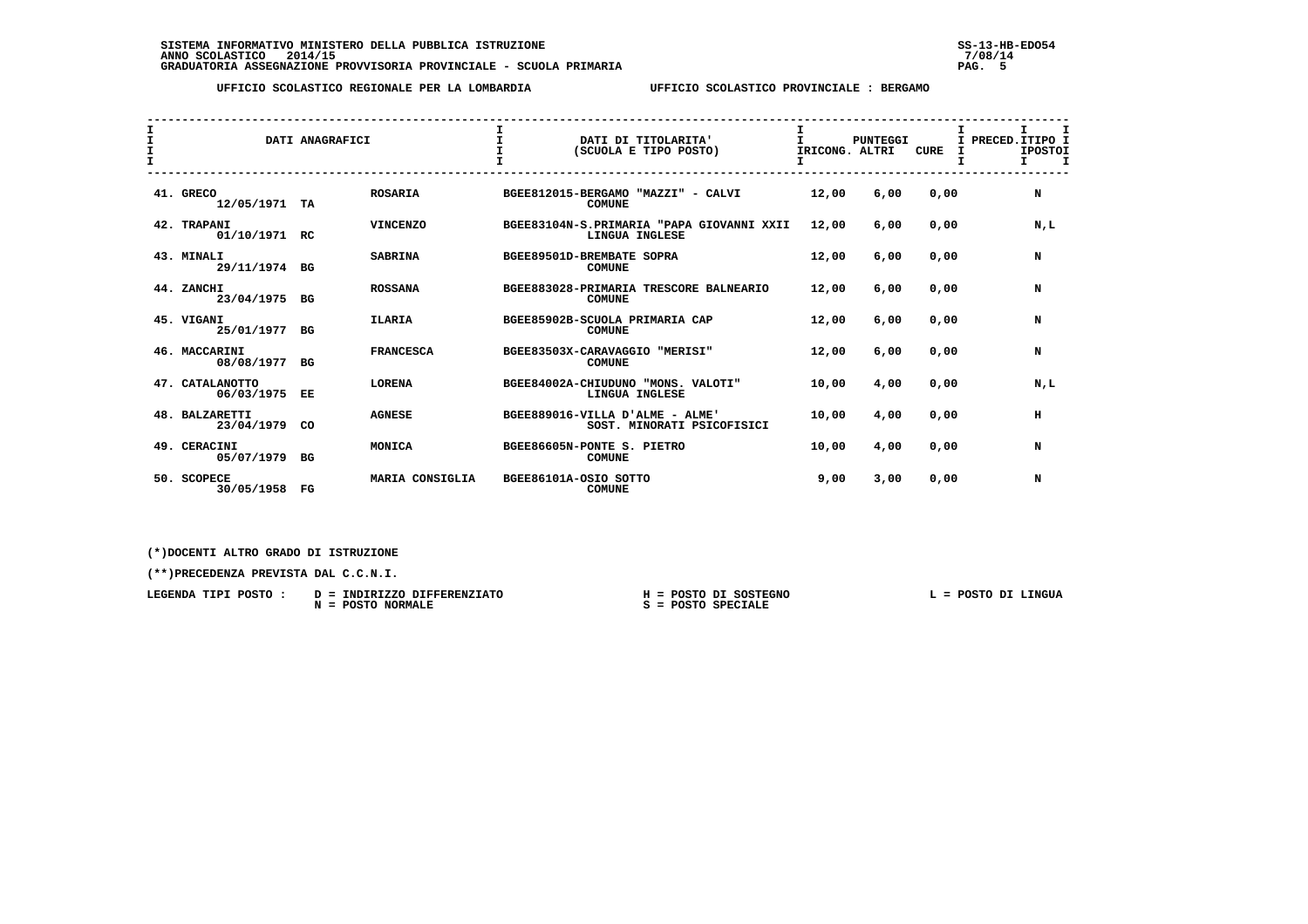| I<br>I<br>$\mathbf{I}$<br>$\mathbf{I}$ |                                | DATI ANAGRAFICI |                | $\mathbf I$        | DATI DI TITOLARITA'<br>(SCUOLA E TIPO POSTO)               | Ι.<br>I.<br>IRICONG. ALTRI | <b>PUNTEGGI</b> | <b>CURE</b> | I.<br>$\mathbf I$<br>I PRECED. ITIPO I<br><b>IPOSTOI</b><br>$\mathbf I$<br>I. |
|----------------------------------------|--------------------------------|-----------------|----------------|--------------------|------------------------------------------------------------|----------------------------|-----------------|-------------|-------------------------------------------------------------------------------|
|                                        | 51. LOCATELLI<br>13/07/1965 BG |                 | <b>MARZIA</b>  |                    | BGEE88102L-TERNO D'ISOLA "A LOCATELLI"<br><b>COMUNE</b>    | 9,00                       | 3,00            | 0,00        | N                                                                             |
|                                        | 52. MARINELLI<br>09/10/1966 BG |                 | <b>ELENA</b>   |                    | BGEE883028-PRIMARIA TRESCORE BALNEARIO<br><b>COMUNE</b>    | 9,00                       | 3,00            | 0,00        | N,L                                                                           |
|                                        | 53. RIZZI<br>13/05/1967        | MΙ              | <b>ROBERTA</b> |                    | BGEE869022-SCUOLA PRIMARIA S. GIOVANNI B.<br><b>COMUNE</b> | 9,00                       | 3,00            | 0,00        | N                                                                             |
|                                        | 54. URSO<br>30/07/1967         | CL              | PATRIZIA       |                    | BGEE804049-VILMINORE DI SCALVE<br>LINGUA INGLESE           | 9,00                       | 3,00            | 0,00        | N.L                                                                           |
|                                        | 55. FISCHETTI<br>21/03/1968    | AV              | MILENA GERARDA |                    | BGEE834078-CAPRIATE S. GERVASIO<br><b>COMUNE</b>           | 9,00                       | 3,00            | 0.00        | N                                                                             |
|                                        | 56. SONZOGNI<br>22/02/1970     | BG              | CRISTINA       |                    | BGEE89003C-VILLA DI SERIO<br>SOST. MINORATI PSICOFISICI    | 9,00                       | 3,00            | 0.00        | н                                                                             |
|                                        | 57. GRITTI<br>22/08/1972 BG    |                 | <b>CHIARA</b>  |                    | BGEE870026-F.LLI KENNEDY -S.PAOLO D'ARGON<br><b>COMUNE</b> | 9,00                       | 3,00            | 0,00        | N.L                                                                           |
|                                        | 58. BASCONE<br>26/09/1974 PA   |                 | <b>ROSANNA</b> | BGEE839026-CASAZZA | <b>COMUNE</b>                                              | 9,00                       | 3,00            | 0,00        | N,L                                                                           |
|                                        | 59. PAINI<br>31/07/1978        | BG              | <b>MARTA</b>   |                    | BGEE8AC033-DALMINE "CARDUCCI"<br><b>COMUNE</b>             | 9,00                       | 3,00            | 0,00        | N                                                                             |
|                                        | 60. GUIDONE<br>10/08/1979      | FG              | LUCIA          | BGEE84902R-GORLAGO | <b>COMUNE</b>                                              | 9,00                       | 3,00            | 0,00        | N                                                                             |

 **(\*)DOCENTI ALTRO GRADO DI ISTRUZIONE**

 **(\*\*)PRECEDENZA PREVISTA DAL C.C.N.I.**

 **LEGENDA TIPI POSTO : D = INDIRIZZO DIFFERENZIATO H = POSTO DI SOSTEGNO L = POSTO DI LINGUA N = POSTO NORMALE S = POSTO SPECIALE**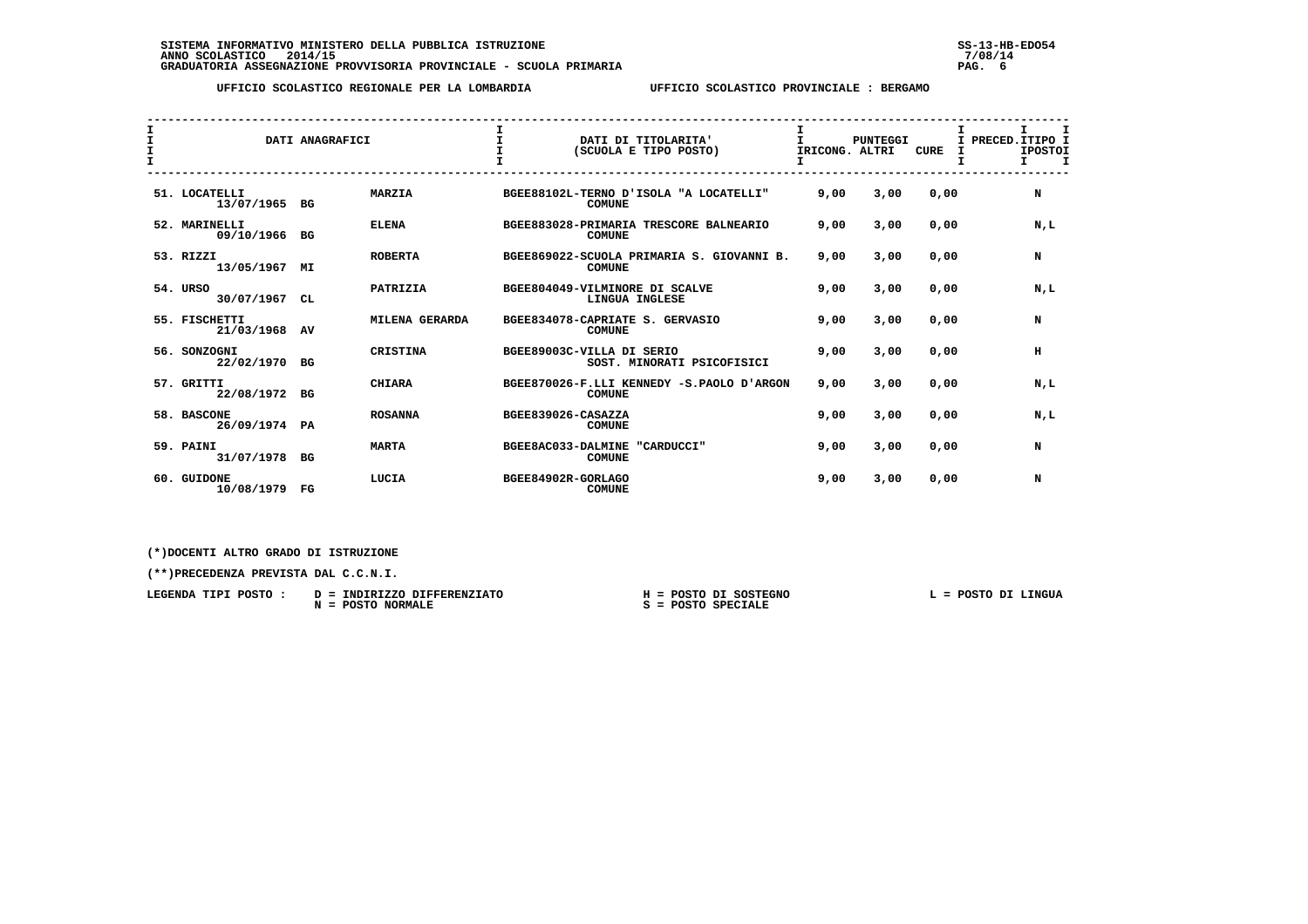| I<br>I.<br>T. |                                 | DATI ANAGRAFICI |                   | $\mathbf{I}$<br>$\mathbf$<br>$\mathbf{r}$ | DATI DI TITOLARITA'<br>(SCUOLA E TIPO POSTO)                | Τ.<br>IRICONG. ALTRI | <b>PUNTEGGI</b> | <b>CURE</b> | I PRECED. ITIPO I | <b>IPOSTOI</b><br>Τ. | I<br>$\mathbf I$ |
|---------------|---------------------------------|-----------------|-------------------|-------------------------------------------|-------------------------------------------------------------|----------------------|-----------------|-------------|-------------------|----------------------|------------------|
|               | 61. LANFRANCHI<br>25/10/1953 BS |                 | <b>GIOVANNA</b>   |                                           | BGEE870026-F.LLI KENNEDY -S.PAOLO D'ARGON<br><b>COMUNE</b>  | 6,00                 | 0.00            | 0.00        |                   | N                    |                  |
|               | 62. ODELLI<br>15/05/1956 BG     |                 | <b>SIMONETTA</b>  | BGEE84902R-GORLAGO                        | <b>COMUNE</b>                                               | 6,00                 | 0.00            | 0,00        |                   | N                    |                  |
|               | 63. BARZAGO<br>25/10/1957       | BG              | <b>ALESSANDRA</b> |                                           | BGEE846018-FARA D'ADDA - CANONICA D'ADDA<br><b>COMUNE</b>   | 6,00                 | 0,00            | 0,00        |                   | N                    |                  |
|               | 64. CAMPAGNOLA<br>03/06/1961    | МI              | <b>SILVIA</b>     |                                           | BGEE82901E-BREMBATE SOTTO<br><b>COMUNE</b>                  | 6,00                 | 0.00            | 0.00        |                   | N                    |                  |
|               | 65. GAETA<br>22/07/1962 NA      |                 | <b>STEFANO</b>    | BGEE80701N-BERGAMO                        | "DE AMICIS"<br><b>COMUNE</b>                                | 6,00                 | 0.00            | 0.00        |                   | N                    |                  |
|               | 66. ALBA<br>06/09/1967          | CA              | <b>ROSALIA</b>    | BGEE839026-CASAZZA                        | <b>COMUNE</b>                                               | 6,00                 | 0,00            | 0,00        |                   | N                    |                  |
|               | 67. CARMINATI<br>09/12/1969     | BG              | <b>SIMONETTA</b>  |                                           | BGEE83104N-S.PRIMARIA "PAPA GIOVANNI XXII<br>LINGUA INGLESE | 6,00                 | 0.00            | 0.00        |                   | N,L                  |                  |
|               | 68. SPIZZICA<br>20/02/1970 RC   |                 | <b>GIOVANNA</b>   |                                           | BGEE85902B-SCUOLA PRIMARIA CAP<br><b>COMUNE</b>             | 6,00                 | 0.00            | 0.00        |                   | N                    |                  |
|               | 69. MAPELLI<br>01/03/1970 BG    |                 | <b>SILVIA</b>     |                                           | BGEE88102L-TERNO D'ISOLA "A LOCATELLI"<br>LINGUA INGLESE    | 6,00                 | 0.00            | 0,00        |                   | N,L                  |                  |
|               | 70. AGAZZI<br>07/06/1971 BG     |                 | <b>DEBORA</b>     |                                           | BGEE86605N-PONTE S. PIETRO<br><b>COMUNE</b>                 | 6,00                 | 0.00            | 0.00        |                   | N                    |                  |

 **(\*)DOCENTI ALTRO GRADO DI ISTRUZIONE**

| LEGENDA TIPI POSTO | INDIRIZZO DIFFERENZIATO<br>$D =$ | POSTO DI SOSTEGNO        | POSTO DI LINGUA |
|--------------------|----------------------------------|--------------------------|-----------------|
|                    | POSTO NORMALE<br>$N =$           | <b>SPECIALE</b><br>POSTO |                 |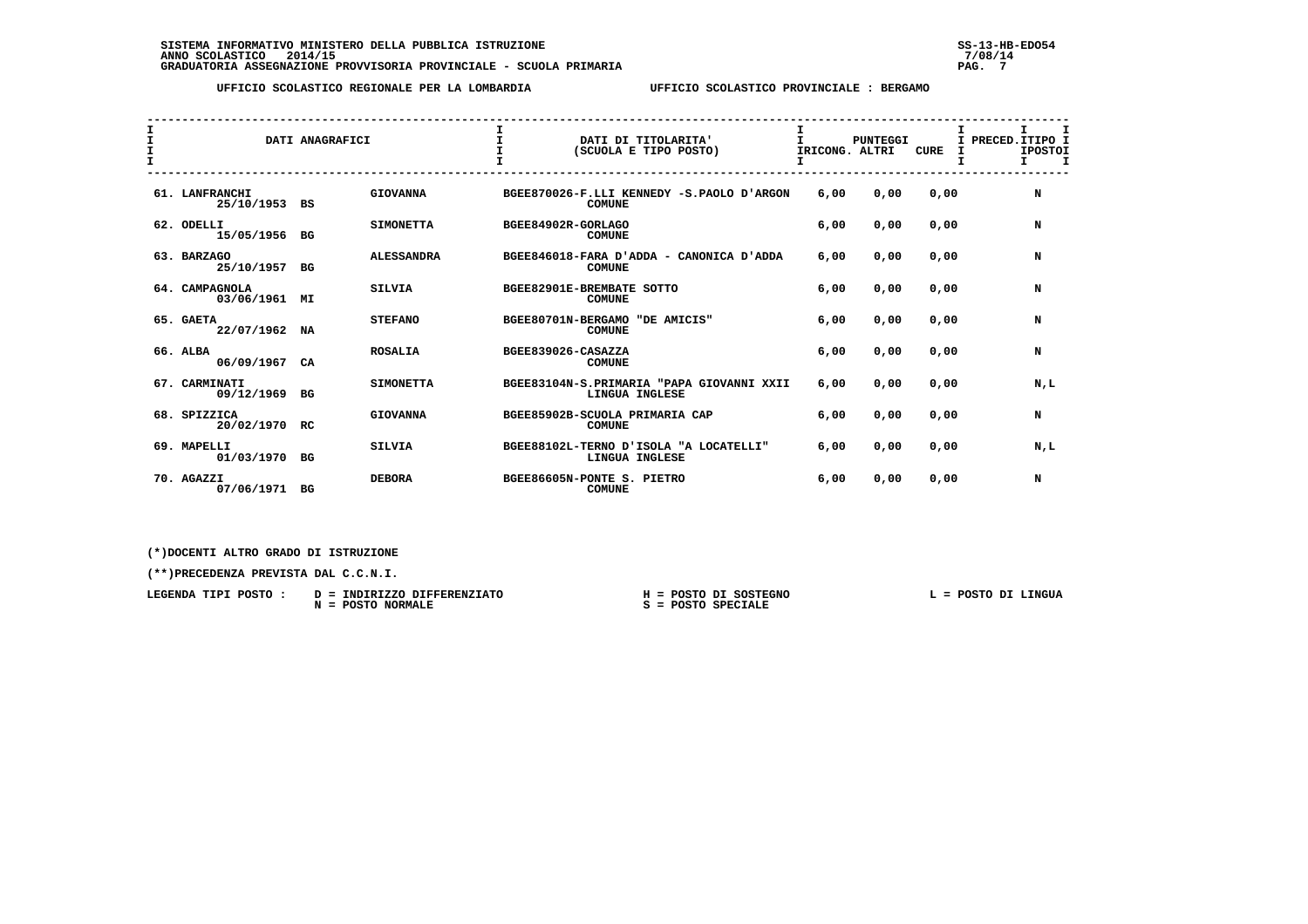| $\mathbf{I}$<br>$\mathbf{I}$<br>$\mathbf{I}$ |                               | DATI ANAGRAFICI |                  | $\mathbf{I}$              |               | DATI DI TITOLARITA'<br>(SCUOLA E TIPO POSTO) | T.<br>IRICONG. ALTRI | <b>PUNTEGGI</b> | <b>CURE</b> | I.<br>I PRECED. ITIPO I<br>Τ. | <b>IPOSTOI</b><br>$\mathbf{T}$ |
|----------------------------------------------|-------------------------------|-----------------|------------------|---------------------------|---------------|----------------------------------------------|----------------------|-----------------|-------------|-------------------------------|--------------------------------|
|                                              | 71. CASTELLAZZI<br>08/09/1971 | BG              | MONICA           | BGEE833016-CALUSCO D'ADDA | <b>COMUNE</b> |                                              | 6,00                 | 0,00            | 0,00        |                               | N                              |
|                                              | 72. CRETTI<br>15/05/1973 BG   |                 | <b>CATERINA</b>  | BGEE839026-CASAZZA        |               | SOST. MINORATI PSICOFISICI                   | 6,00                 | 0,00            | 0,00        |                               | н                              |
|                                              | 73. CERONE<br>11/08/1973      | EE              | <b>ROSANNA</b>   | BGEE81401R-BERGAMO        | <b>COMUNE</b> | "DA ROSCIATE"                                | 6,00                 | 0,00            | 0,00        |                               | N                              |
|                                              | 74. GALLI<br>12/08/1973       | BG              | LUISELLA         | BGEE83503X-CARAVAGGIO     | <b>COMUNE</b> | "MERISI"                                     | 6,00                 | 0.00            | 0.00        |                               | N                              |
|                                              | 75. COSSALI<br>03/06/1974 BG  |                 | <b>FEDERICA</b>  |                           | <b>COMUNE</b> | BGEE83104N-S.PRIMARIA "PAPA GIOVANNI XXII    | 6,00                 | 0.00            | 0.00        |                               | N                              |
|                                              | 76. LAZZARONI<br>28/10/1974   | BG              | CRISTINA         |                           | <b>COMUNE</b> | BGEE805045-SCUOLA PRIMARIA TAVERNOLA B.SC    | 6,00                 | 0,00            | 0,00        |                               | N                              |
|                                              | 77. CRETTI<br>26/06/1975 BG   |                 | <b>ROSANNA</b>   |                           | <b>COMUNE</b> | BGEE883028-PRIMARIA TRESCORE BALNEARIO       | 6,00                 | 0,00            | 0,00        |                               | N                              |
|                                              | 78. COLOMBELLI<br>11/07/1975  | BG              | <b>CHIARA</b>    |                           | <b>COMUNE</b> | BGEE85201G-GRUMELLO DEL MONTE -P. RAVASIO    | 6,00                 | 0,00            | 0,00        |                               | N                              |
|                                              | 79. GRASSI<br>10/08/1975 BG   |                 | <b>FRANCESCA</b> |                           | <b>COMUNE</b> | BGEE81105D-BERGAMO "MUZIO"-I, CALVINO        | 6,00                 | 0.00            | 0.00        |                               | N                              |
|                                              | 80. GRIONI<br>25/02/1979      | BG              | <b>FRANCESCA</b> |                           | <b>COMUNE</b> | BGEE854017-OSIO SOPRA - LEVATE               | 6,00                 | 0.00            | 0,00        |                               | N                              |

 **(\*)DOCENTI ALTRO GRADO DI ISTRUZIONE**

| LEGENDA TIPI POSTO: | INDIRIZZO DIFFERENZIATO<br>$D =$ | POSTO DI SOSTEGNO | POSTO DI LINGUA |
|---------------------|----------------------------------|-------------------|-----------------|
|                     | POSTO NORMALE<br>$N =$           | POSTO SPECIALE    |                 |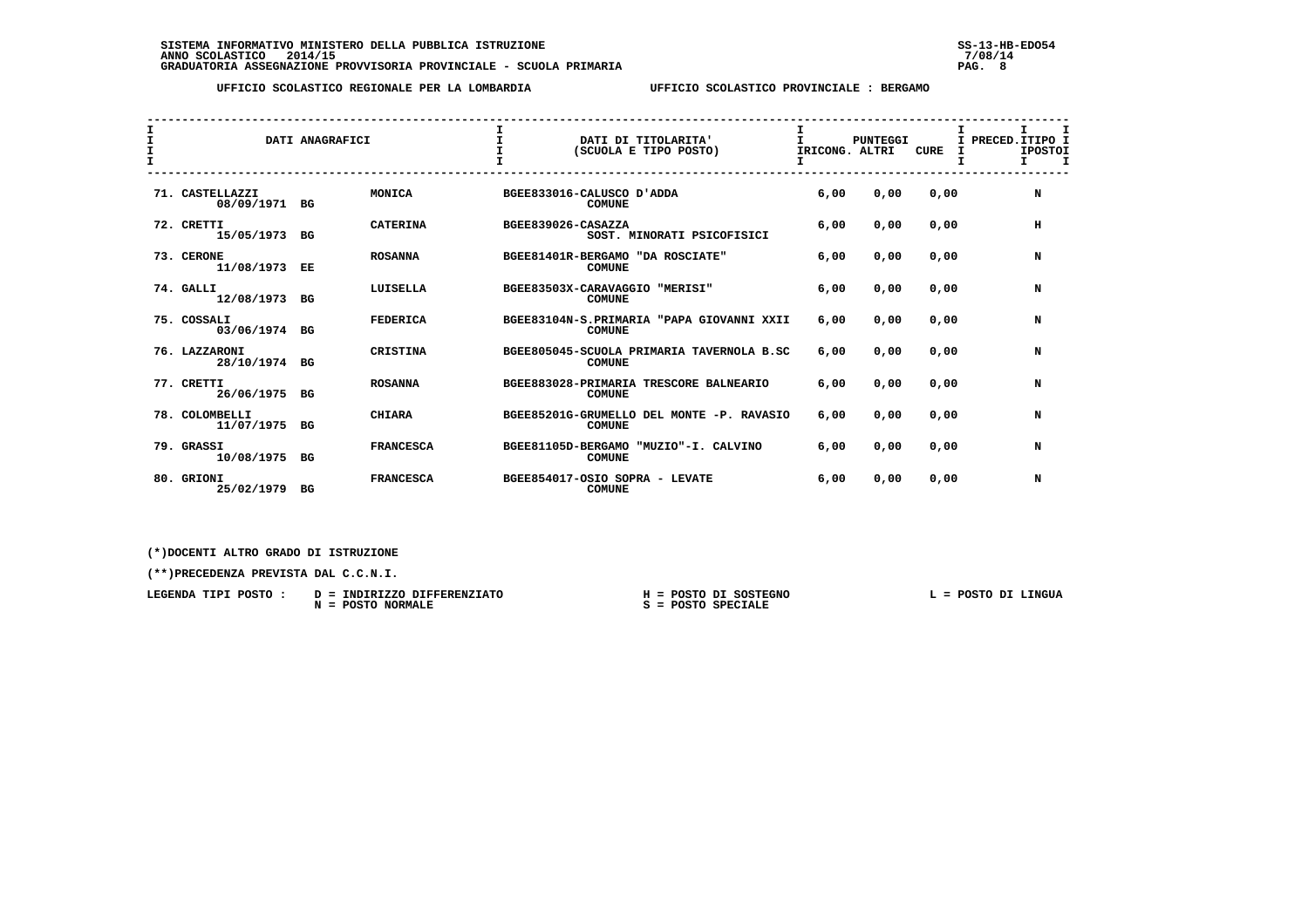| I<br>$\mathbf{I}$<br>T. |                                     | DATI ANAGRAFICI |                   | $\mathbf{T}$                |               | DATI DI TITOLARITA'<br>(SCUOLA E TIPO POSTO)                         | T.<br>IRICONG. ALTRI | <b>PUNTEGGI</b> | <b>CURE</b> | I.    | I.<br>I PRECED. ITIPO I<br><b>IPOSTOI</b><br>$\mathbf{r}$<br>T |
|-------------------------|-------------------------------------|-----------------|-------------------|-----------------------------|---------------|----------------------------------------------------------------------|----------------------|-----------------|-------------|-------|----------------------------------------------------------------|
|                         | 81. ONGARO<br>25/04/1979 BG         |                 | GIOVANNI          | BGEE84902R-GORLAGO          | <b>COMUNE</b> |                                                                      | 6,00                 | 0,00            | 0,00        |       | N                                                              |
|                         | 82. BERNOCCHI<br>04/12/1980 LO      |                 | <b>BARBARA</b>    | BGEE839026-CASAZZA          |               | LINGUA INGLESE                                                       | 6,00                 | 0,00            | 0,00        |       | N,L                                                            |
|                         | 83. ZAMBETTI<br>15/06/1984 BG       |                 | <b>ELIANA</b>     |                             |               | BGEE883028-PRIMARIA TRESCORE BALNEARIO<br>SOST. MINORATI PSICOFISICI | 6,00                 | 0,00            | 0,00        |       | н                                                              |
|                         | 84. BIGONI<br>29/09/1985 BG         |                 | <b>ALESSANDRA</b> |                             |               | BGEE883028-PRIMARIA TRESCORE BALNEARIO<br>SOST. MINORATI PSICOFISICI | 6,00                 | 0,00            | 0.00        |       | H                                                              |
|                         | 85. LOCATELLI<br>02/06/1976 BG      |                 | <b>CRISTINA</b>   | BGEE892012-ZOGNO - VIA ROMA | <b>COMUNE</b> |                                                                      | 0.00                 | 0.00            | 0.00        |       | N                                                              |
|                         | 86. BISEGNA<br>$(*)$ 08/02/1973 BG  |                 | <b>BARBARA</b>    |                             | <b>COMUNE</b> | BGAA8AF006-BERGAMO "SAVOIA-NULLO"                                    | 10,00                | 4,00            | 0.00        | $***$ | N                                                              |
|                         | 87. BORELLA<br>$(*)$ 27/11/1986 BG  |                 | <b>SILVIA</b>     | BGAA846002-FARA D'ADDA      | <b>COMUNE</b> |                                                                      | 10,00                | 4,00            | 0,00        | $***$ | H.N                                                            |
|                         | 88. LICINI<br>$(*)$ 10/10/1974 BG   |                 | <b>ORNELLA</b>    | BGAA816006-BERGAMO -        | <b>COMUNE</b> | G.D. PETTENI                                                         | 12,00                | 6,00            | 0,00        |       | N                                                              |
|                         | 89. PEDRALI<br>$(*)$ 18/10/1977 BG  |                 | <b>ANNAMARIA</b>  |                             | <b>COMUNE</b> | BGAA896003-ROMANO DI LOMBARDIA "E.FERMI"                             | 10,00                | 4,00            | 0,00        |       | N                                                              |
|                         | 90. ARCOMANO<br>19/06/1980<br>$(*)$ | BG              | VALENTINA         | BGAA84400A-COVO - L. LOTTO  | <b>COMUNE</b> |                                                                      | 6,00                 | 0,00            | 0,00        |       | N                                                              |

 **(\*)DOCENTI ALTRO GRADO DI ISTRUZIONE**

 **(\*\*)PRECEDENZA PREVISTA DAL C.C.N.I.**

 **LEGENDA TIPI POSTO : D = INDIRIZZO DIFFERENZIATO H = POSTO DI SOSTEGNO L = POSTO DI LINGUA N = POSTO NORMALE S = POSTO SPECIALE**